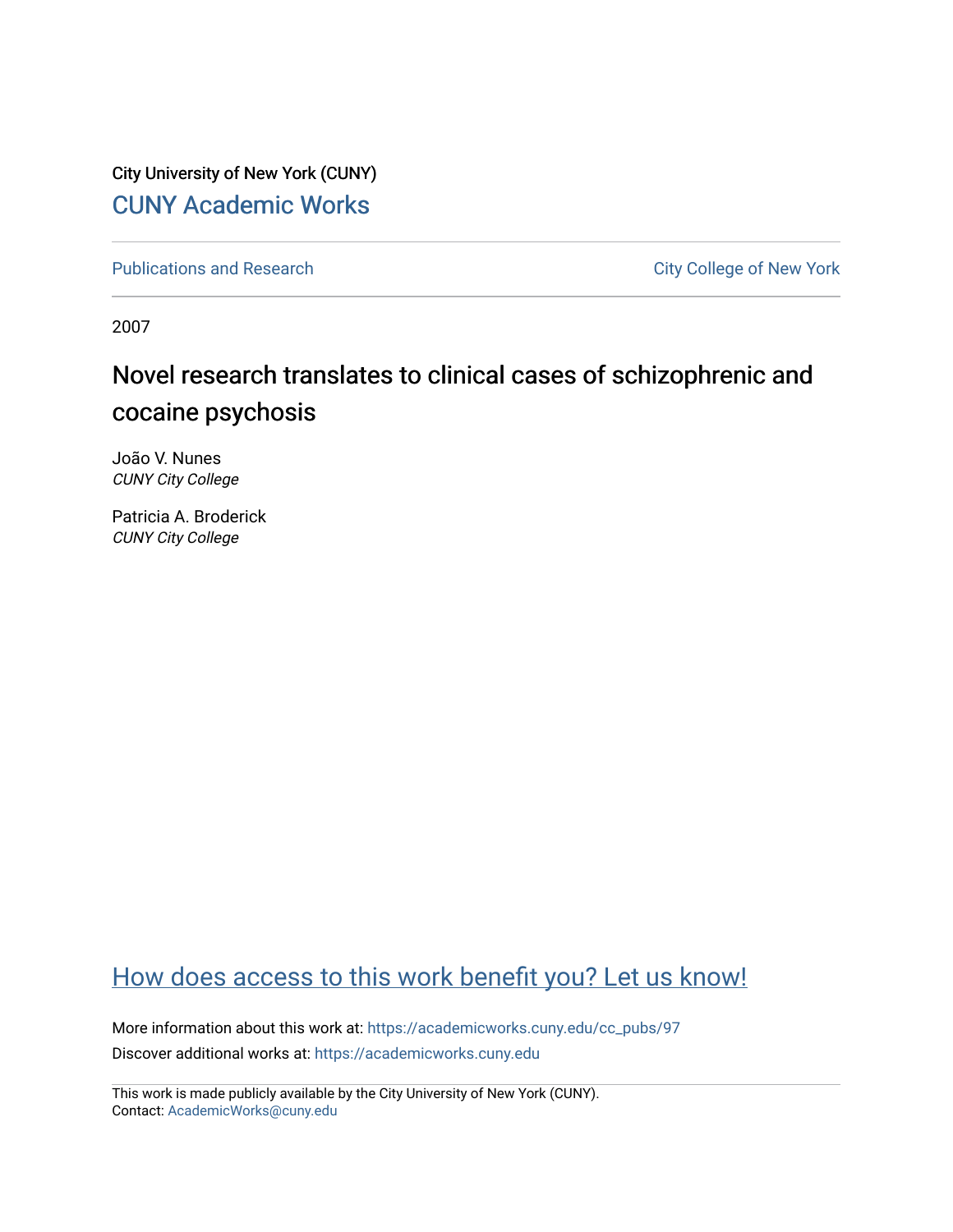# Novel research translates to clinical cases of schizophrenic and cocaine psychosis

#### loão V Nunes<sup>1</sup> Patricia A Broderick<sup>2,3</sup>

1 Department of Behavioral Medicine, The City University of New York Medical School, The Sophie Davis School of Biomedical Education, NY, NY, USA; 2Department of Physiology and Pharmacology, The City University of New York Medical School, The Sophie Davis School of Biomedical Education, NY, NY, USA; 3Department of Neurology, New York University (NYU) School of Medicine, NYU Comprehensive Epilepsy Center, NY, NY, USA

Correspondence: João V Nunes Department of Behavioral Medicine, The City University of New York Medical School, The Sophie Davis School of Biomedical Education, 160 Convent Avenue and West 138th Street, New York, NY 10031, USA Tel +1 212 650 7389 Fax +1 212 650 7387 Email nunes@med.cuny.edu

**Abstract:** Pharmacotherapies for schizophrenic and cocaine psychoses are complex but similar because of similarities in their brain neurochemistry and behavioral outcomes. Their neurochemical neuronal mechanisms of action, as shown in preclinical and clinical studies, involve primarily dopaminergic dysfunction and, secondarily, neuroadaptive effects that seem to involve central serotonergic function. Behavioral outcomes of both disorders include hyperactivity and antipsychotic medications can ameliorate psychotic symptoms. Patients with both disorders often arrive at emergency departments and present floridly psychotic with a predominance of positive symptoms, often prompting physicians to select a typical antipsychotic medication such as haloperidol. While this has become conventional wisdom, we believe that to use an atypical antipsychotic medication, such as risperidone, in the treatment of both psychoses is quite rational for long-term management of both positive and negative symptoms. Also, controlled clinical studies have shown that risperidone, an atypical antipsychotic medication, is successful in the treatment of cocaine dependence and withdrawal (Smelson et al 1997, 2002; Grabowski et al 2000). Furthermore, the availability and effectiveness of long-acting risperidone in injectable form opens new possibilities for the long-term management of both disorders. In this paper, we present data which show that the use of risperidone is plausible for effective pharmacotherapy of schizophrenic and cocaine psychoses.

**Keywords:** schizophrenia, cocaine psychosis, psychopharmacotherapy, typical antipsychotic, atypical antipsychotic, risperidone

#### **Introduction**

The treatment of schizophrenic psychosis demands complex solutions encompassing the multiplicity of variables associated with its onset, psychoneurobiology, course, and prognosis. The same can be said of cocaine psychosis. The following are clinical observations that underscore the relationship between schizophrenic and cocaine psychoses: (1) psychostimulants can produce psychotic syndromes in normal subjects; (2) psychostimulants at doses which would not be psychotogenic in normal subjects, exacerbate psychotic symptoms in a majority of schizophrenic patients; (3) stress precipitates psychotic behavior (Yui et al 1999); and (4) psychostimulants have been shown to produce positive psychotic symptoms in neuroleptic-naïve schizophrenic patients (Hietala et al 1995).

Indeed, similarities between and co-morbidity of schizophrenic and cocaine psychoses appear over and again in the clinical literature over the last two decades (Brady et al 1991; Serper et al 1999; Harris and Batki 2000; Green et al 2004; Cubells et al 2005; Mauri et al 2006). For example, Cubells and colleagues (2005) have reported that cocaine induces a psychotic syndrome, which is transient, delusional and hallucinatory and covaries with the severity of cocaine-induced psychotic paranoia. Serper and colleagues (1999) have shown that behavior in patients with cocaine intoxication and then acute abstinence mimics the positive and negative symptoms of schizophrenia. Clinical data show that about 50% of the patients who suffer from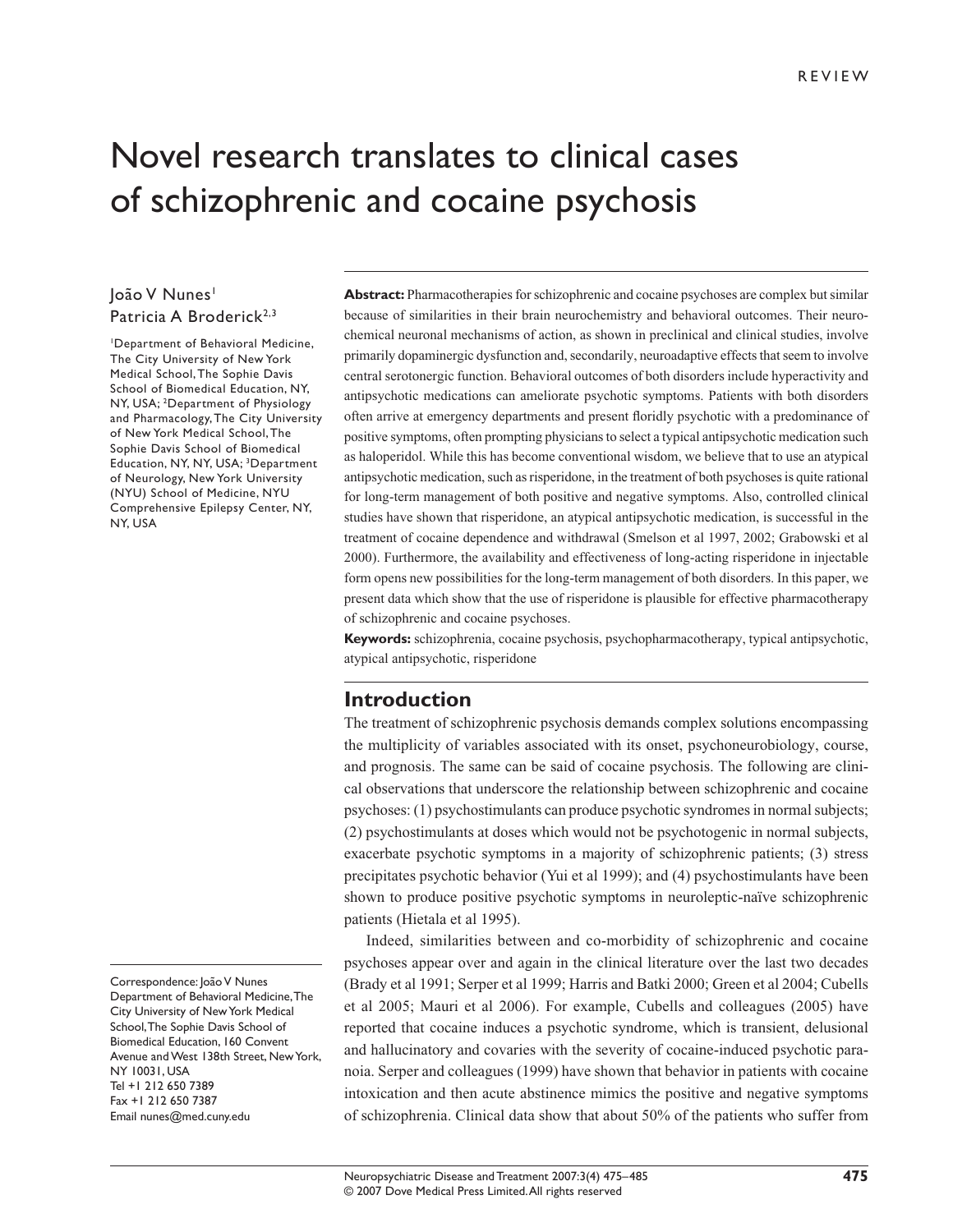schizophrenia have also been substance abusers at some time during their illness and that schizophrenic patients often feel the need to alleviate psychosis by using reinforcing drugs (cf. Buckley 1998). Moreover, cocaine-abusing patients are more likely to be diagnosed with schizophrenia of the paranoid subtype and to exhibit more negative symptoms in the schizophrenic psychotic syndrome than do non-substance abusing patients (Lysaker et al 1994). In addition, Green and colleagues (1999) have provided additional data that show that the atypical antipsychotic medication, clozapine, is beneficial for patients with comorbid substance use and schizophrenia.

Particularly relevant to the relationship between schizophrenic and cocaine-induced psychosis are biochemical data which show that both disorders are remarkably similar in their neurochemical neuronal mechanism of action. Preclinical and clinical studies show that both disorders involve primary dopaminergic dysfunction and that secondary neuroadaptive effects seem to involve central serotonergic function. Furthermore, concomitant behavioral outcomes for both disorders include hyperactivity (Broderick and Phelix 1997; Angelopoulos et al 2002; Carlsson and Carlsson 2006).

Solutions for these related psychoses must address as many facets of these disorders as necessary, and at least include psychopharmacotherapy and appropriate psychotherapies. In this paper, we address psychopharmacotherapy, particularly research relating to the neuroscience and therapeutics of antipsychotic agents and their applications in schizophrenia and cocaine psychosis and abuse. Further, we highlight salient points of this research together with mechanisms and hypotheses published by other researchers, and present illustrative clinical cases.

#### **Schizophrenia: an overview**

Schizophrenia, a chronic and debilitating disorder that usually manifests in late adolescence and young adulthood, is the prototypical psychosis, a term that refers to behavior, ie, symptoms and signs, that breaks from consensual reality. Schizophrenia impairs several areas of brain functioning, but especially 1) cognition (form and content of thought, attention and concentration, insight, and judgment), 2) perception, 3) emotions, and 4) behavior (Andreasen 1987). It is a major medical problem by any measure, present in all cultures, and has been described in writings going back to the 12th century BC. With lifetime prevalence in the United States ranging from 1% to 2%, schizophrenia accounts for over 2.5% of all medical expenditures, or about 50 billion dollars a year. Patients with schizophrenia occupy about 50% of all mental hospital beds and comprise about 16% of all psychiatric patients who receive treatment, two thirds of whom need hospitalization. Yet only about half of all schizophrenics receive treatment regardless of illness severity. Schizophrenia often has serious individual and social consequences and its emotional cost to patients and loved ones is immeasurable.

Although etiological factors underlying the disorder have not yet been fully elucidated, we accept the understanding that predominantly biological factors, including genetic predisposition, transact with adverse environmental, social, and psychological factors to create, precipitate, and perpetuate the disorder. Findings such as neuroimaging evidence of mesocorticolimbic decreased prefrontal cortex activity and the precipitating and perpetuating power of expressed emotions, stressful life events, and social downdrift corroborate this view (Verhoeff et al 2000). Furthermore, the well-known dopamine hypothesis of schizophrenia, dopaminergic hyperfunction in mesolimbic areas of the brain (Stahl 2000), is now supported by direct evidence from single photon emission computed tomography (SPECT), wherein the unchallenged release of dopamine is elevated in schizophrenic patients compared with controls (Abi-Dargham et al 2000). Dopamine D2 receptor occupancy is critical to dose and to differences between typical and atypical antipsychotic medication (Naikar et al 2006). Finally, this hyperdopaminergic function in schizophrenia may be accompanied by decreased glutamate function (Kegeles et al 2000).

Arvid Carlsson's group in Sweden has been conducting pioneering research in schizophrenia, developing antipsychotic compounds called "dopamine stabilizers" (stabilizers), which are capable of ameliorating schizophrenia symptoms without producing side effects (Rung et al 2005; Nilsson et al 2006). These dopamine stabilizers preferentially target extrasynaptic receptors while leaving synaptic transmission and basic dopamine function intact. Ohara (2007) has reported a further addition to the dopamine hypothesis of schizophrenia by showing that an n-3 fatty acid deficiency can lead to reduced dopamine concentration, number of dopamine vesicles and dopamine (D2) receptors at prefrontal presynaptic terminals.

Serotonin, a secondary neuroadaptive mechanism in schizophrenia, (Angelopoulos et al 2002) balances dopamine in mesolimbic and mesocorticolimbic structures in the brain. This dopamine-serotonin balance provides the leading hypothesis for the mechanism of action of atypical antipsychotic medications.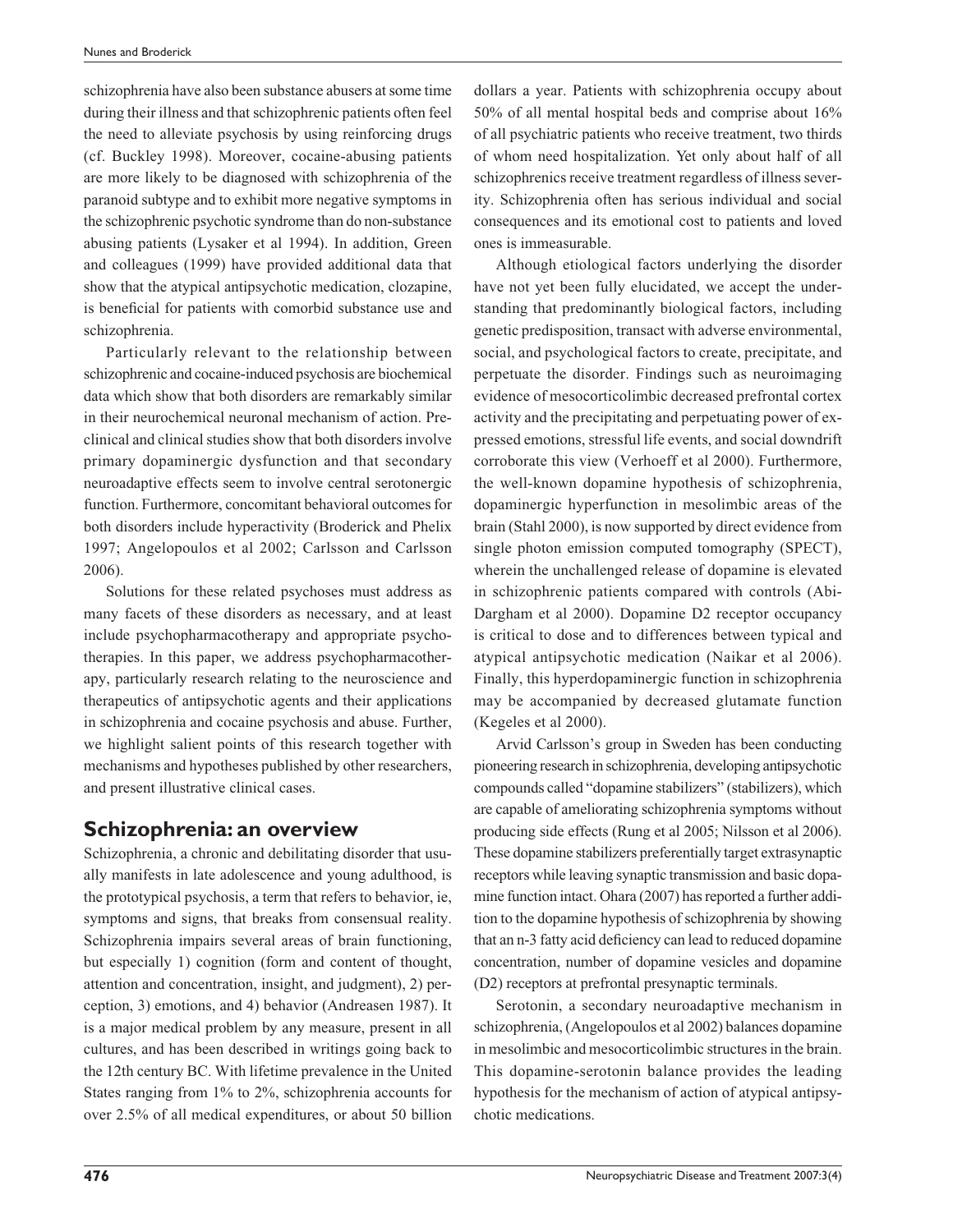Advanced paternal age has been demonstrated to be more prevalent in the history of persons with schizophrenia than in that of unaffected persons, which Malaspina and colleagues (2002) suggest, owes to the possibility of de novo mutations in paternal germ cells. Age of onset is earlier for men compared to women even though both sexes end up being equally affected. Prenatal viral infections and exposure to certain drugs such as diuretics (Sorensen et al 2003) have also been implicated in the etiology of schizophrenia. The finding that more people with the disorder are born in the cold months (Smits et al 2004) suggests that viral infection, which can affect fetal brain development, particularly during the 2nd gestational trimester, may be another causative factor. Unknown developmental factors which may cause schizophrenia in later years may be due to increased dopaminergic tone as opposed to hyperdopaminergic function (Carlsson and Carlsson 2006).

Historically, Bleuler (1911) referred to the schizophrenic disorder in the plural, perhaps already glimpsing its heterogeneity and probable etiological multiplicity. While the uncertainties remain, today we speak of schizophrenia as a brain disorder, and we understand it better as a psychotic syndrome whose signs and symptoms we treat. Thus, its distinguishing features are grouped into two categories: positive symptoms, an exaggeration of normal functioning, and negative symptoms, a deficit in normal functioning. Thinking that is disordered both in form and content, conveyed by disordered speech, and hallucinations that are primarily auditory count among the positive symptoms. Andreasen (1982) listed the following negative symptoms: Affective flattening, alogia, avolition, anhedonia, and attentional deficits. Although positive symptoms are often florid, dramatic, and demand immediate attention, while negative symptoms are insidious and low key, both categories can seriously disrupt the person's life, markedly diminishing its quality. Negative symptoms have always been more difficult to treat, often understood as intractable proof of social downdrift.

# **Pharmacology of antipsychotic medications**

Typical and atypical antipsychotic medications differ in side effect profile because they also differ significantly in mechanism and site of action of therapeutic effect. Regarding side effect profile, one ought to bear in mind that the medication must be effective for its intended purpose and that its benefits must outweigh its risks. Typical antipsychotics such as haloperidol that readily resolve positive symptoms, are seemingly ineffective in the treatment of negative symptoms of psychosis (Carpenter et al 1988). The advent of the atypical antipsychotics brought the reversal of both symptom categories within range (Meltzer 1992; Conley and Mahmoud 2001). This effectiveness led to important adjustments in our understanding of the mechanisms of action of both drug categories. Typicals control positive symptoms through their action as dopamine antagonists presumably through high occupancy of dopamine  $D_2$  receptors in the nigrostriatum (Farde et al 1988; Mukherjee et al 2001), an action that can also produce anhedonia (Blum et al 1989) and extrapyramidal side effects (EPS). Typicals have little effect on serotonergic mechanisms (Broderick and Piercey 1998; Ichikawa et al 1998). Conversely, atypicals act primarily but not exclusively, on serotonin<sub>2</sub>/dopamine<sub>2</sub> receptors in mesocorticolimbic neurons to reduce positive and negative symptoms, with little risk of EPS, likely due to serotonergic modulation of dopamine (Meltzer and Nash 1991). The serotonergic function of atypical antipsychotic medications may also account for their effect of improving anhedonia and affective disorders, as Meltzer (1989) reported.

Pharmacological behavioral studies in animal models also provide a means of demonstrating differences between typical and atypical antipsychotics. Typicals inhibit hyperactivity and stereotypy induced by administration of dopaminergic drugs. They also produce catalepsy in similar dose ranges. Under similar circumstances, atypicals selectively inhibit hyperactivity without inducing catalepsy (Weiner et al 2000; Wadenberg et al 2001). In animal models, perospirone, a model serotonin<sub>2</sub>/dopamine<sub>2</sub> receptor antagonist, contrary to typicals, showed preferential ability to induce Fos protein expression in the mesolimbic nucleus accumbens versus nigrostriatal dorsolateral terminal (Ishibashi et al 1999).

## **Schizophrenia: a clinical case**

Anthony came to the psychiatrist's office referred by his primary care physician. He came accompanied by his mother and appeared inordinately passive and dependent on her, which appeared incongruous for an 18-year-old male. The mother told the story; he often nodded in agreement.

He had gone to an Army boot camp in Virginia, just days after his 18th birthday, 8 months before the doctor visit. A month before the visit, he called the mother from the Port Authority Bus Terminal in Midtown Manhattan, New York City, and asked her to come pick him up. They lived an easy half-hour subway ride away, in Queens, another New York City borough. He had been used to traveling around the entire city and knew it "like the back of his hand," so the mother was alarmed when he claimed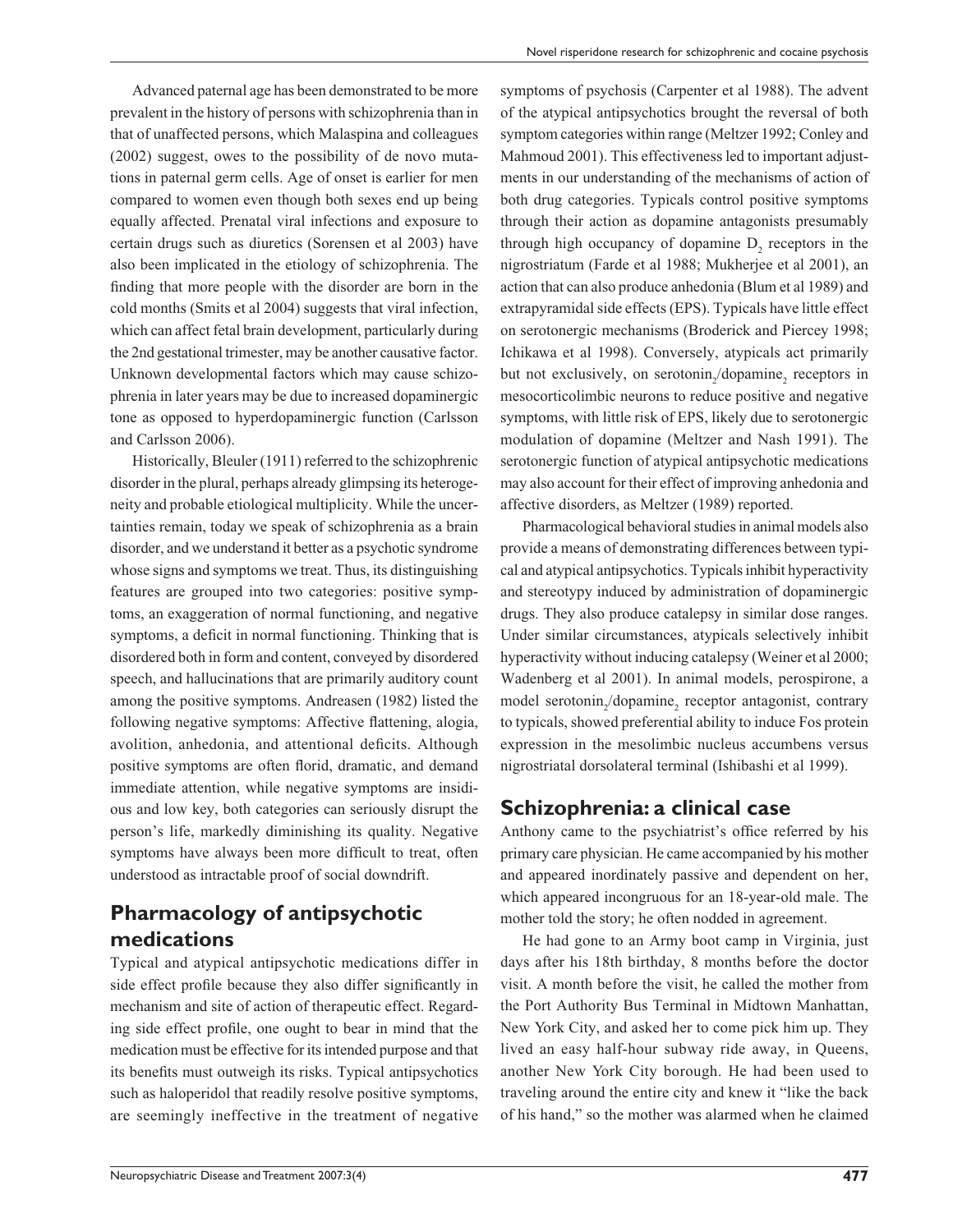he did not know how to get home or what to do. To the mother, Anthony sounded like a broken man and she was "shocked and worried sick." She found him sitting on an overstuffed duffel bag looking lost, eyes gazing into nothingness. Expressionless, he stood up and remained halfway between limp and stiff as she hugged him and cried. He asked her not to cry, saying he was fine. When asked why he had returned, he said he could not talk about it because he was under surveillance. He claimed his thoughts and his every move were being monitored and that he was in grave danger. He asserted that he needed to refrain from speaking. He showed her, in a bizarrely secretive way, what amounted to his discharge papers from a psychiatric ward in a hospital close to the base, where he had been kept as an inpatient for most of the previous month. He whispered he was going to have a dishonorable discharge from the Army. Later he told his mother he had punched an officer who forced him to do night duty in "a clear effort" to get him killed. He "defended" himself to avoid getting killed, prompted by voices he heard running a commentary about him, saying he would be a wimp not to fight. He was urgently hospitalized. He told his mother of a conspiracy against him involving the base and hospital personnel who gave him drugs that made him sick.

Now in the psychiatrist's office, he was calm, without suicidal, violent, or homicidal ideas, intent, or plans, but still feared for his life. Anthony had no prior acute or chronic illnesses or hospitalizations. There was no history of trauma or injury. He denied alcohol or drug abuse, but acknowledged, as did his mother, that for the first three months of the year prior to going to boot camp, he had joined the "wrong crowd" and used a "lot of weed." He had no problems with the law. He failed the first marking period in school that year, something very uncharacteristic since he was used to being an A student. With mother's approval he had decided to join the Army to get away.

Anthony was born to term in a Spanish-speaking South American country. His parents separated soon thereafter and his mother relocated to New York where another family member had settled. Anthony developed without trouble, as his mother struggled to establish herself, and married again a couple of years later to a man who was kind to Anthony. Anthony traveled to South America yearly to spend time with his father who died soon before his trouble in school began. His father was "an alcoholic" who had hospitalizations for medical, surgical, and psychiatric problems as he got older. The mother could recall no history of psychiatric disorders in her side of the family.

A physical exam and laboratory tests yielded no pathological findings. Anthony did not use prescribed or over-the-counter medicines. Alcohol blood level and urine toxicology for all drugs of abuse were negative.

#### Understanding and treating Anthony

Anthony's history is, in most respects, a clear case of schizophrenia. Some of his behavioral difficulties (eg, lack of initiative, inability to plan) suggest diminished functioning of the prefrontal cortex. He is alert, fully oriented, and has average intelligence and intact memory in all spheres. However, his thinking, insight, judgment, emotions, perception, and behavior are seriously impaired. Anthony used a "lot of weed" for three months, about one year prior to the clear onset of symptoms. Though no clear causative relationship has been established – and none is suggested here – cannabis use has been correlated with earlier age of onset of schizophrenia, and has been suggested to play a role in its development (Bersani et al 2002), the illness often coursing with negative symptoms. Anthony's treatment regimen consisted of atypical antipsychotic medication to address both his positive and significant negative symptoms and supportive psychotherapy to stabilize him emotionally, and to help him adhere to the treatment regimen, and attend to important matters such as family life, finances, and obtaining and maintaining a job.

In most cases, the administration of atypical antipsychotics in proper doses, should be the centerpiece of the standard for long term care of persons with schizophrenia, a rationale applied to the case above. In fact, in a 50 week, open-label trial, long-acting risperidone in injectable form was effective in ameliorating schizophrenic symptoms (Docherty et al 2007). Also, the use of atypical antipsychotics has been demonstrated to reinforce participation in long-term psychosocial counseling, corresponding with greater efficacy of overall treatment and improved quality-of-life (Rosenheck et al 1998). In spite of this, one ought not to discount the potentially serious side effects of atypicals, with which one must become familiar so as to choose the most adequate among drugs of the class for each specific case. It is important to note that risperidone acts like an atypical in lower doses but more like a typical at the upper end of the prescribing range (Williams 2001).

#### **Cocaine psychosis: an overview**

Among the substances of abuse, cocaine is second only to alcohol in number of emergency room visits, hospital admissions, and generation of social problems, including family violence. The lure for its use is intense euphoria and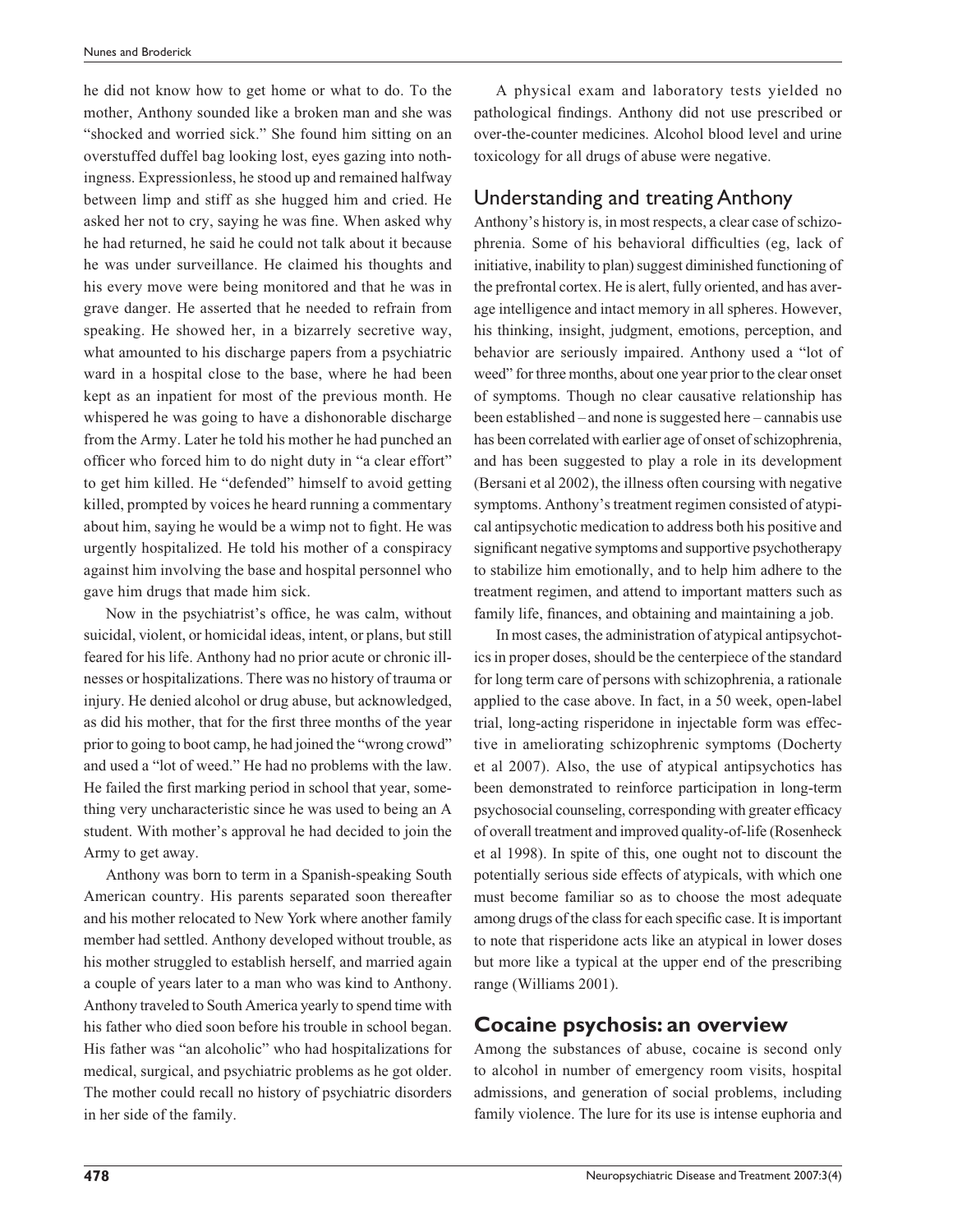increased sexual desire and performance, both transient. The down side is intense post-cocaine dysphoria, and compulsion for further use.

Cocaine intoxication often courses with anorexia, insomnia, anxiety, motor hyperactivity, and "speeded" thinking and speech. There is increased adrenergic tonus, manifested by diaphoresis, dilated but reactive pupils, hyperreflexia, and tachycardia. Stereotypical movements of face, mouth, and extremities and even grand mal seizures may be present. Local damage inflicted by cocaine depends on the route of administration and includes rhinitis, when snorted, and bronchitis, when inhaled as free-base. The situation may escalate to hypertensive crises, hyperpyrexia, stroke, myocardial infarction, situations that may require heroic emergency room measures aimed at preventing death. Cocaine psychosis is another consequence of cocaine abuse also commonly seen, especially in emergency rooms (Satel and Edell 1991; Mendoza et al 1992; Taylor and Staby 1992; Tueth 1993; Schwarz et al 1998).

A person with the above presentation may not furnish a reliable history. Thus, before laboratory confirmation is at hand, it is useful to bear in mind that cocaine- and amphetamine-induced psychoses may be clinically indistinguishable and their differential diagnosis with schizophrenia, difficult. Cocaine use becomes a chronic pattern of a few days' heavy binge followed by a "crash." The person is often anhedonic, irritable, anxious, and has low-key mood. Since it is associated with heavy use, cocaine psychosis is considered an episodic event.

Preclinical research has shown that cocaine acts in presynaptic nigrostriatal and mesolimbic dopamine pathways, by both blocking transporter reuptake and enhancing release mechanisms, thus increasing neurotransmission (de Wit and Wise 1977; Church et al 1987; Ritz et al 1987; Bradberry and Roth 1989; Hurd and Ungerstedt 1989; Kalivas and Duffy 1990; Broderick 1991a, 1991b, 1992a, 1992b; Broderick et al 1993). It is thought that increased neurotransmission in mesolimbic and mesocorticolimbic dopamine reward pathways emanates from the ventral tegmental area (Roberts and Koob 1982; Goeders and Smith 1983; Evenden and Ryan 1988; Einhorn et al 1988; Kalivas 1993; Broderick and Phelix 1997).

In addition to its established effects on dopamine levels, cocaine has been demonstrated to stimulate increased serotonin release in the nucleus accumbens (Broderick et al 1993; Bradberry et al 1993). In fact, serotonin has been implicated in cocaine's electrophysiological, transporter, behavioral, and reinforcing effects (Cunningham and Lakoski, 1988; Broderick 1991b, 1992a, 1992b, 2002; Carroll et al 1993; Hall et al 2002). Mesolimbic and nigrostriatal serotonin release increased rhythmic movement during animal natural exploration whereas cocaine disrupted this rhythmic balance (Broderick 2002).

We have focused on serotonin-dopamine interactions to explain cocaine's neurochemical and behavioral properties. The literature shows that cocaine increases dopamine probably through serotonin  $_{2C}$  receptor action that is postsynaptically mediated. Also, adjunct mechanisms, such as feedback compensatory mechanisms from the ventral tegmental area provide additional dopamine release presynaptically by using serotonin  $_{24}$  (Filip and Cunningham 2002).

The evidence heavily favors the involvement of dopamineserotonin interactions in the mechanism of action of cocaine: 1) Immunohistochemical studies (Steinbusch 1981) and immunocytochemical studies (Broderick and Phelix 1997). The latter study shows that ventral tegmental dopamine cell bodies contain a dense network of serotonin axonal varicosities. 2) Phelix and Broderick (1995) showed extensive overlap of dopamine and serotonin axons in core and shell, through neuroanatomic localization of tyrosine hydroxylase- and serotonin-containing axons in nucleus accumbens. 3) Herve and colleagues (1987) have shown that serotonin neurons innervate dopamine neurons synaptically, through light- and electron microscopy-derived ultra structural evidence. 4) Van Bockstaele and Pickel (1993), Van Bockstaele and colleagues (1994), Broderick and Phelix (1997) have produced cellular evidence for serotonergic excitation of dopamine neurons. Thus, serotonergic dopamine modulation plays a key role in shaping the neurochemical profile of cocaine use, and is additionally an efficacious target for atypical antipsychotic therapy. Indeed, critical evidence from the Broderick research laboratory has recently shown that a biochemically deficient animal, deficient in dopamine and serotonin in nucleus accumbens, is unable to react to the administration of the psychostimulant cocaine (Broderick and Hope 2006).

### **Cocaine psychosis: a clinical case**

MA, a 29-year-old male came into the ER on a Tuesday at 3:00 am, brought by the Emergency Medical Service ambulance, after calling 911, himself. He complained of hearing voices telling him to jump in front of the subway. Afraid he might do it, he called the ambulance. He had been "binging" with friends "snorting cocaine, and smoking crack" from the previous Friday after work until late Monday evening, missing work in the process. He felt "paranoid" that evening around 10:00 pm. He was sure, then, he had been followed all day long by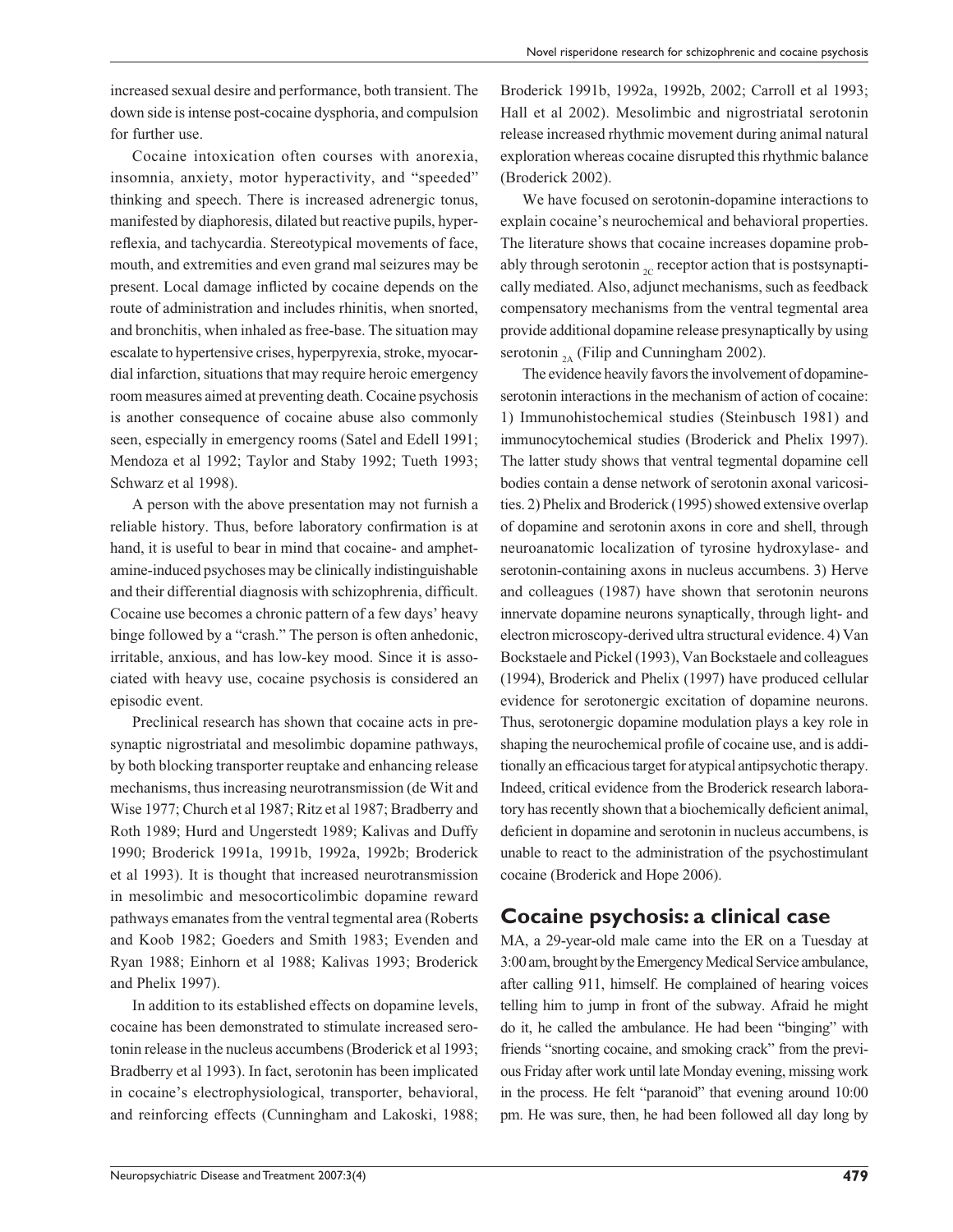a Mafia gangster intent on killing him. He tried to escape from the gangster but saw him, through the corner of his eye, hide in his girlfriend's apartment building as MA arrived hoping to be allowed to "crash" in his girlfriend's apartment. MA rang the bell, but glancing at him from the inside, the girlfriend did not open the door. He immediately "understood" she had betrayed him with the gangster. He went to his parents' home next but was turned away. By then he was thoroughly convinced that there was a wide plot against him. Voices in his head started commanding him to kill himself. MA roamed the streets where he got into a "couple" of shouting matches over "nonsense" with fellow street dwellers. He next went to a friend's house and tried to sleep. Again the voices shouted at him insistently and, fearful he would end up obeying them and killing himself, he called 911. During his ER evaluation, MA had a wild appearance. He was disheveled and dirty, in a very poor state of hygiene. Although constitutionally thin, he looked like he had lost some weight and appeared dehydrated. He looked and behaved in a suspicious manner and his attitude toward the examiner was guarded, somewhat hostile, and marginally cooperative. He was also "scared" and expressed that feeling as pervasive. His affect was constricted but appropriate to the content of his thinking. He was alert, fully oriented and his memory was intact. He was distracted, his speech was rapid, and he was delusional. His insight was poor and his judgment uneven. He was treated in the ER with intra-muscular combination of haloperidol (a typical antipsychotic), lorazepam (an anti-anxiety benzodiazepine), and diphenhydramine (antihistamine with sedative effects). He slept for many hours, but upon awakening, MA was still psychotic, which prompted psychiatric hospitalization. On the ward, he was switched to an atypical antipsychotic.

MA has a long history of cocaine-related incidents including ER visits, brushes with the law, rough-handling of his girlfriend, and one instance in which he pushed and shoved his parents, causing injuries that were not life threatening, but necessitated medical attention. His girlfriend broke up with him two months later, when she saw his cocaine use was again escalating after a hiatus; he snorted cocaine occasionally during this hiatus. His parents have closed their doors to him for the same reason as did his girlfriend. He recently lost his apartment because he used rent money to feed his habit. He shuttled for shelter among cocaine-abusing friends' apartments. Exacerbating this chaos in his life, he is on the verge of losing his job due to erratic attendance patterns.

#### Understanding and treating MA

As can be seen in MA's case, cocaine-induced psychosis (Brady et al 1991) is the most severe psychiatric consequence of abuse. It often courses with persecutory delusions, auditory, visual, and tactile hallucinations, the latter, of tiny insects crawling on one's skin, called formication. Rosse and colleagues (1994) likened cocaine-induced "paranoia" to that of schizophrenia. In fact, SPECT studies show that cocaine-induced changes in blood flow are similar to those found in schizophrenic persons (Miller et al 1992). Animal models of cocaine psychosis have long demonstrated that: 1) psychostimulant behavior depends on dopaminergic nigrostriatal neuronal pathways (Cools and van Rossum 1970; Costall and Naylor 1973; Wise and Bozarth 1987; Broderick 2002); 2) dopamine antagonists block psychostimulant behavior (Pijnenburg et al 1975).

Psychostimulant-induced neurochemistry and behavior have become an accepted animal model of certain aspects of psychoses. This is supported by these findings: 1) Typical antipsychotics, known to block mesolimbic and nigrostriatal dopamine, reduce psychotic symptoms in humans via mesolimbic pathways, but produce movement disorders through nigrostriatal circuits (Gawin and Kleber 1986; Kleber and Gawin 1986). 2) Atypical antipsychotic agents, known to act on mesolimbic/mesocorticolimbic dopaminergic neuronal pathways (Huff and Adams 1980), reduce both positive and negative psychotic symptoms in humans (Meltzer 1989).

We have noted earlier that atypicals are quite effective in the management of schizophrenia. In fact, the use of risperidone also has shown promise in cocaine abusing schizophrenic persons (Tsuang et al 2002); in controlling craving for cocaine (Smelson et al 2002); on cocaine-induced euphoria (Newton et al 2001), on cocaine dependence (Grabowski et al 2000); and on cue-elicited craving for cocaine (Smelson et al 1997). Broderick and colleagues (2003) have studied the effects of risperidone on cocaine in the psychostimulant animal model of psychosis and we have proceeded further with new neuromolecular imaging (NMI) research in this area as shown in this paper in Figures 1–3. NMI, with nationally and internationally patented, miniature BRODERICK PROBE® sensors and real time electrochemical detection, is cutting-edge research. NMI is conducted concomitantly and simultaneously with infrared detection of locomotor (ambulatory) behavioral measurements. This research has led to the following conclusions: 1) Cocaine produced withdrawal symptoms in subacute studies, probably due to neuroadaptive mechanisms, especially in dopamine and serotonin release in nucleus accumbens. 2) Risperidone acutely blocked cocaine-enhanced neurochemistry and behavior, and subacutely improved cocaine's withdrawal effects on accumbens neurochemistry. 3) Risperidone thus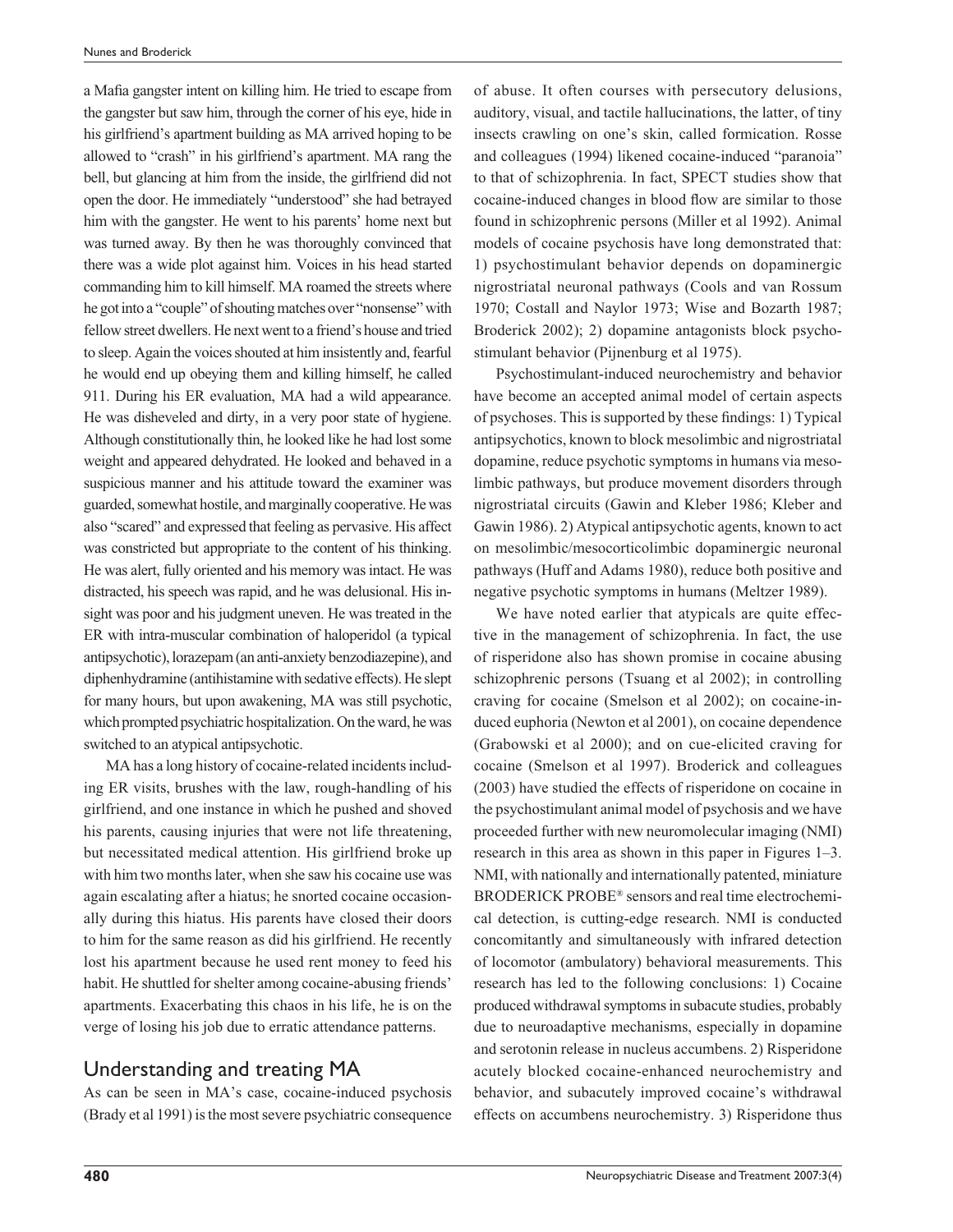

Figure 1A Day *1* The effect of cocaine (10 mg/kg i.p.) on adult, male Sprague-Dawley laboratory rats (n = 4). Studies were done with neuromolecular imaging (NMI) based on in vivo electrochemistry. The imaging was performed with the BRODERICK PROBE® sensors. Sensors were implanted in NAcc and verifi ed by the blue dot perfusion method. DA and 5-HT were detected selectively in the freely moving animal (concurrent behavioral data are presented below). Cocaine increased DA release in NAcc up to 75% over baseline (unpaired t-test, p < 0.0001 compared with preadministration), and increased 5-HT by 190% over baseline (unpaired t-test p < 0.0001 compared with baseline).



Figure 1B Day 2 Withdrawal effects after a single injection of cocaine (10 mg/kg i.p.) in adult, male Sprague-Dawley laboratory rats (n = 4) measured one day after prior administration. Studies were performed with the same paradigm as described in Figure 1A. Withdrawal effects were as follows: DA was significantly decreased from baseline (unpaired t-test p < 0.0001) and 5-HT was higher than at baseline only at the first point likely due to "novelty chamber effects" (unpaired t-test p < 0.05). Moreover, both DA and 5-HT were significantly lower than their Day-1 post-cocaine administration levels (unpaired t-test  $p < 0.0001$ ).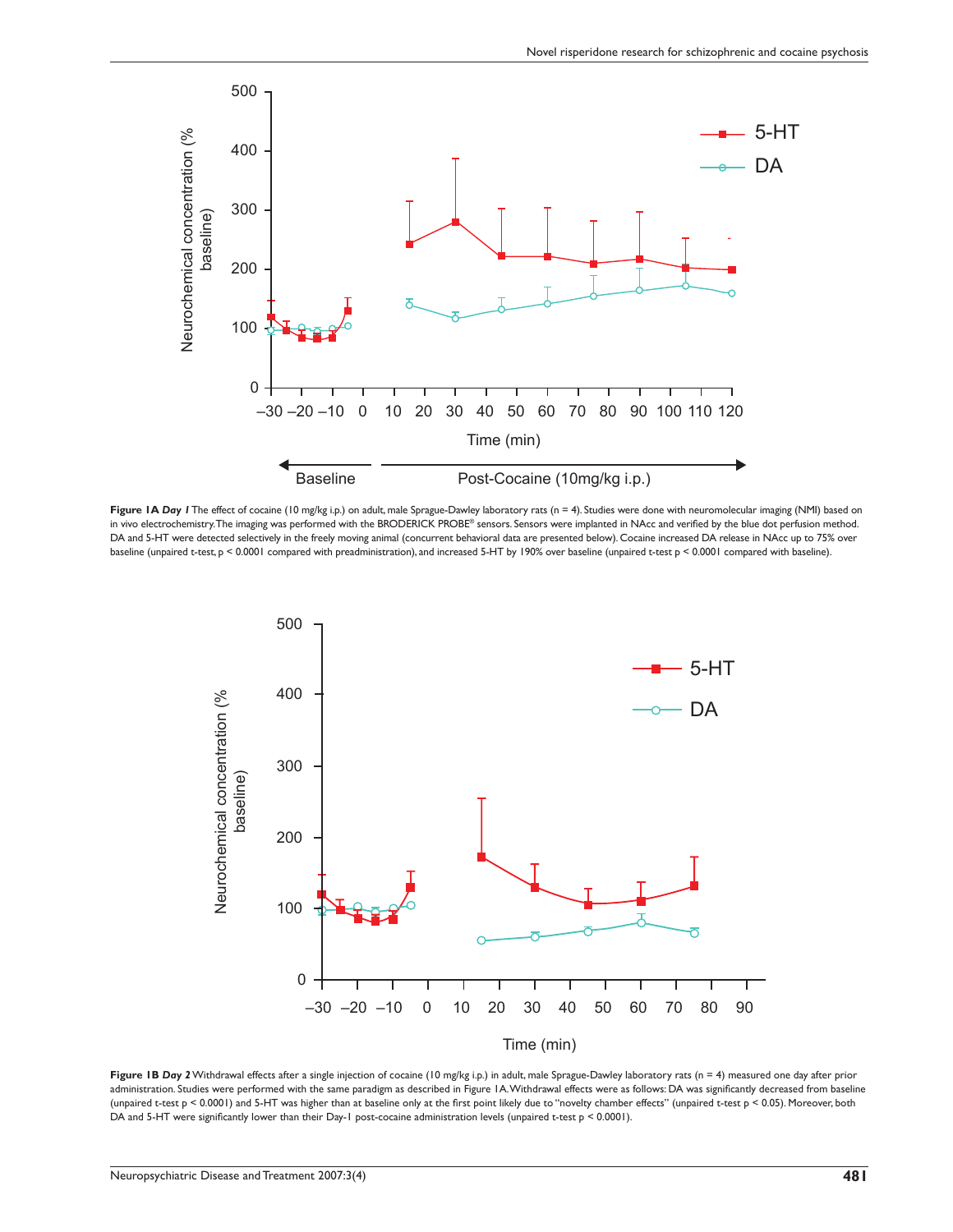

Figure 2A Day *I* The effect of co-administration of risperidone (2mg/kg s.c.) and cocaine (10 mg/kg i.p.) on adult, male Sprague-Dawley laboratory rats (n = 4). 5-HT release in NAcc after administration of risperidone and cocaine combination, did not significantly differ from baseline values (p = 0.415, unpaired t-test). As evidenced by Naiker, et al, 2mg/kg risperidone in the male laboratory rat is equivalent to a low-dose of single risperidone treatment in human psychotic patients. Furthermore, 5-HT release was found to be significantly lower when risperidone was administered with cocaine compared with cocaine alone (unpaired t-test, p < 0.0001). DA release was significantly different from its baseline upon co-administration (unpaired t-test, p < 0.05). Importantly, effects of risperidone and cocaine on DA release in NAcc was significantly decreased (p < 0.0001) from cocaine effects on DA release when cocaine was given alone.



Figure 2B Day 2 Effects after a single co-administration of risperidone (2 mg/kg s.c.) and cocaine (10 mg/kg i.p.) to adult, male Sprague-Dawley laboratory rats (n = 3). Absence of typical withdrawal effects is evident relative to cocaine, as follows: risperidone-cocaine did not differ significantly from baseline on the second day (unpaired t-test, p = 0.3285 for 5-HT and p = 0.4433 for DA). Additionally, there was no significant difference between risperidone-cocaine on the first day and on the second day (p = 0.2994 for 5-HT and p = 0.0514 for DA). Thus, the data suggest that risperidone may be effective in the treatment of cocaine psychosis both for its impact on negative symptoms and its alleviation of acute withdrawal effects from cocaine.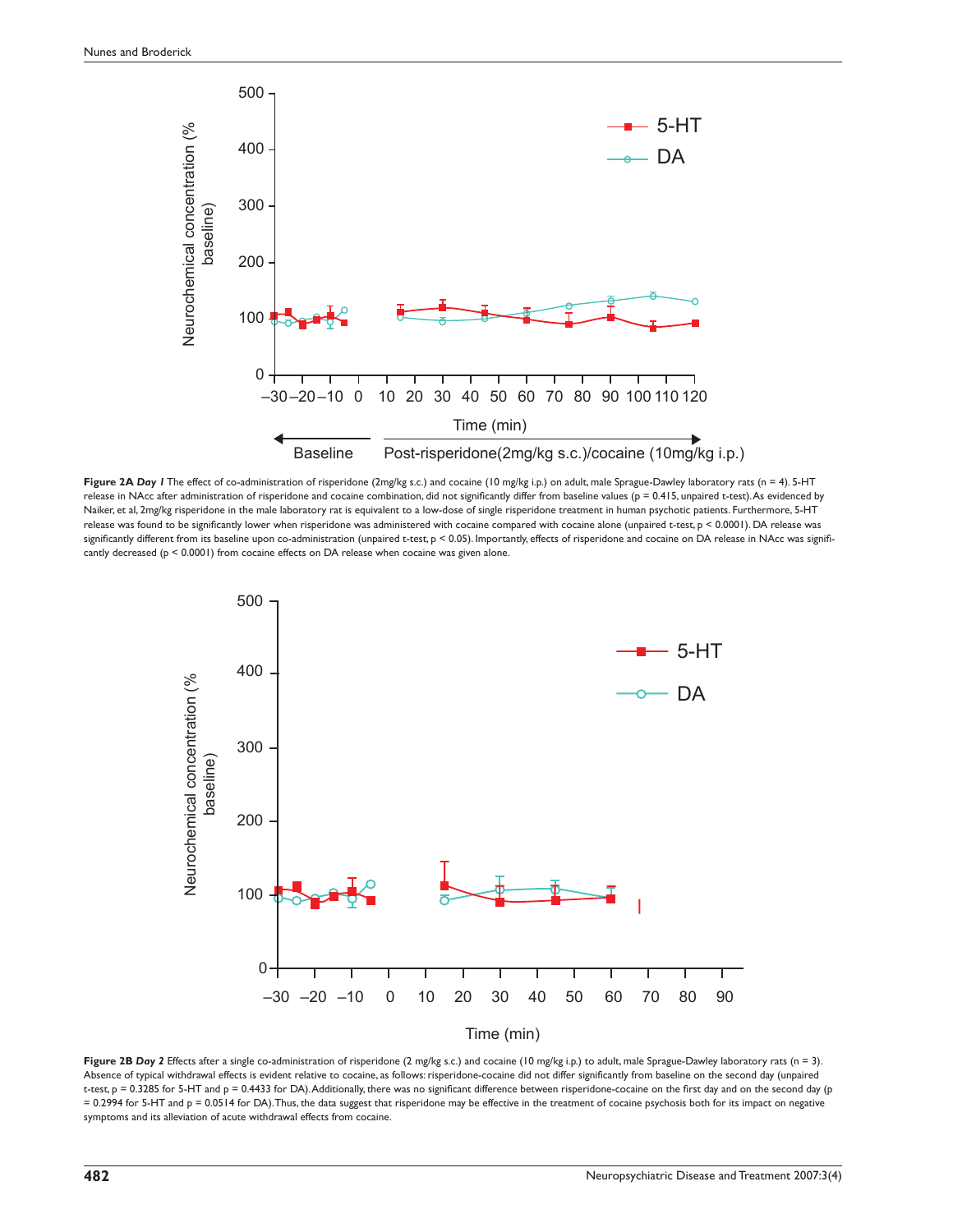

**Figure 3A** *Day 1* The effect of cocaine (10 mg/kg i.p.) on adult male Sprague Dawley laboratory rats with respect to peripheral ambulations and the effect of co-administration of risperidone (2 mg/kg s.c.) and cocaine (10 mg/kg i.p.) are depicted. The effect of cocaine alone on ambulations post-administration was significant compared to baseline values (unpaired t-test  $p \leq 0.01$ ). In combination with the atypical antipsychotic risperidone, ambulations are no longer significantly greater than their baseline values (unpaired t-test  $p = 0.1837$ ). Therefore, risperidone has been demonstrated to block the behavioral ambulatory effects of cocaine.



**Figure 3B** *Day 2* Adult male Sprague-Dawley laboratory rats who received cocaine (10 mg/kg i.p.) and co-administered risperidone (2 mg/kg s.c.) and cocaine (10 mg/kg i.p.) were monitored one day after drug administration to detect possible withdrawal effects with respect to ambulations. Neither cocaine nor risperidone showed significant second-day effects over baseline (unpaired t-test,  $p = 0.2478$  and  $p = 0.3605$ , respectively).

**Note:** First point in both groups denotes "novelty to chamber" effects.

may be a viable psychopharmacological tool in the treatment of cocaine addiction, withdrawal, and psychosis.

## **Closing comments on clinical management of schizophrenia and cocaine abuse**

We have shown that this novel research points toward the usefulness of atypical antipsychotic agents in the treatment of schizophrenia and cocaine-related disorders. While the usefulness of atypical antipsychotic agents is well established in the treatment of schizophrenia, the potential usefulness of these agents remains very good in the treatment of cocaine-related disorders.

Again, because schizophrenia and cocaine abuse are multifaceted conditions, no simple solution exists for their clinical management. While reliance on established treatment guidelines and best practices is the optimal modus operandi, clinicians must assess patient presentation to institute the proper individually-tailored management strategy. We strongly advocate that clinicians add to their management strategies the most direct conclusions of research, such as that reported herein, whose mechanisms and hypotheses are sound. These novel translated research findings can add an important dimension to clinical protocol-building and provide up-to-the-minute potential solutions to difficult problems.

#### **Acknowledgments**

The authors gratefully acknowledge the support of the National Institutes of Health, NIH/NIGMS SCORE AWARD SO 6 GM 08168 as well as support from Professional Staff Congress/City University of New York (PSC/CUNY), RF 64282-00-33. Additional support from Pharmacia Upjohn (now part of Pfizer, Inc.), The MacKenzie Foundation and The Broderick Brain Foundation are also appreciatively acknowledged. Finally, the authors would also like to express their gratitude to (1) Vivek Murthy, (CUNY Medical School student) for excellence in preparing illustrations and (2) Bridget O'Sullivan, O.P., M.A. (Msgr. Scanlan High School) for excellent assistance with reference preparation.

#### **References**

- Abi-Dargham A, Gil R, Krystal J, et al. 1998. Increased striatal dopamine transmission in schizophrenia: confirmation in a second cohort. *Am J Psychiat*, 155:761–3.
- Angelopoulos EK, Markianos M, Daskalopoulou EG, et al. 2002. Changes in central serotonergic function as a correlate of duration of illness in paranoid schizophrenia. *Psychiatry Res*, 110:9–17.
- Andreasen NC. 1982. Negative symptoms in schizophrenia. Definition and reliability. *Arch Gen Psych*, 39:784–8.
- Andreasen NC. 1987. The diagnosis of schizophrenia. *Schizophr Bull*, 13:9–22.
- Bersani G, Orlandi V, Kotzalidis G, et al. 2002. *Cannabis* and Schizophrenia: impact on onset, course, psychopathology and outcomes. *Eur Arch Psychiatry Clin Neurosci*, 252:86–92.
- Bleuler E. 1911. "Dementia Praecox or Group of Schizophrenias". Germany.
- Blum K, Trachtenberg MC, Kowzlowski GP. 1989. Cocaine therapy: the "reward. cascade" link. *Prof. Counselor*, Jan/Feb:327–35.
- Bradberry CW, Nobiletti JB, Elsworth JD, et al. 1993. Cocaine and cocaethylene: microdialysis comparison of brain drug levels and effects on dopamine and serotonin. *J Neurochem*, 60:1429–35.
- Bradberry CW, Roth RH. 1989. Cocaine increases extracellular dopamine in rat nucleus accumbens and ventral tegmental area as shown by in vivo microdialysis. *Neurosci Lett*, 103:97–102.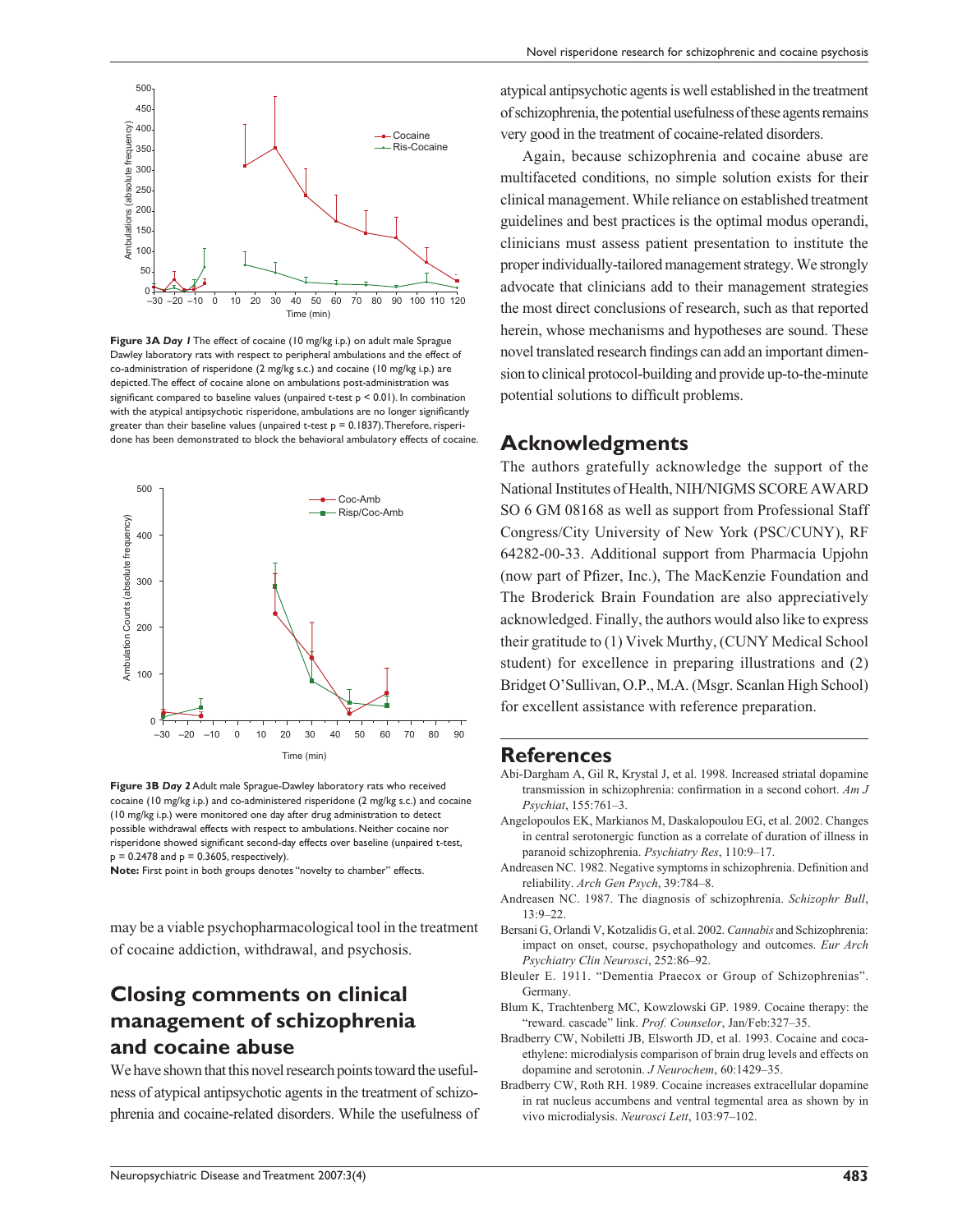Brady KT, Lydiard RB, Malcolm R, et al. 1991. Cocaine-induced psychosis. *J Clin Psychiatry*, 52(12):509–12.

- Broderick PA. 1991a. Cocaine: on-line analysis of an accumbens amine neural basis for psychomotor behavior. *Pharmacol Biochem Behav*, 40:959–68.
- Broderick PA. 1991b. In vivo voltammetric studies on release mechanisms for cocaine with gamma-butyrolactone. *Pharmacol Biochem Behav*, 40:969–75.
- Broderick PA. 1992a. Cocaine's localized effects on synaptic serotonin and dopamine in ventral tegmentum in a reinforcement paradigm. *Pharmacol Biochem Behav*, 42:889–98.
- Broderick PA. 1992b. Distinguishing effects of cocaine I.V. and S.C. on mesoaccumbens dopamine and serotonin release with chloral hydrate anesthesia. *Pharmacol Biochem Behav*, 43(3):929–37.
- Broderick PA. 2002. Microsensors detect cocaine neuroadaption: serotonin release within basal ganglia is not rhythmic with movement. In: Massaro EJ, Schardien JL, Broderick PA, et al. (eds). Handbook of Neurotoxicity. Totowa, NJ: Humana Pr, 2:323–67.
- Broderick, PA, Hope O, 2006. Monoamine and motor responses are codeficient in the Fawn-Hooded depressed animal. *Prog Neuropsychopharmacol & Biol Psychiat*, 30:887–98.
- Broderick PA, Kornak EP, Eng F, et al. 1993. Real time detection of acute (IP) cocaine-enhanced dopamine and serotonin release in ventrolateral nucleus accumbens of the behaving Norway rat. *Pharmacol Biochem Behav*, 46(3):715–22.
- Broderick PA, Phelix CF. 1997. I. Serotonin (5-HT) within dopamine reward circuits signals open-field behavior. II. Basis for 5-HT – dopamine interaction in cocaine dysfunctional behavior. *Neurosci Behav Rev*, 21(3):227–60.
- Broderick PA, Rahni DN, Zhou Y. 2003. Acute and subacute effects of risperidone and cocaine on accumbens dopamine and serotonin release using in vivo microvoltammetry on line with open-field behavior. Prog *Neuropsychopharmacol & Biol Psychiat*, 27(6):1037–54.
- Broderick PA, Piercey MF. 1998. Clozapine, haloperidol, and the D4 antagonist PNU-101387G: in vivo effects on mesocortical, mesolimbic, and nigrostriatal dopamine and serotonin release. *J Neural Transm*, 105(6–7):749–767.
- Buckley PF. 1998. Substance abuse in schizophrenia: A review. *J Clin Psychiat*, 3(Suppl):S26–30.
- Carlsson A, Carlsson ML. 2006. Dopaminergic deficient hypothesis of schizophrenia: the path to discovery. *Dialogues Clin Neurosci*, 8(1):137–42.
- Carpenter WT, Jr. 1998. Deficit and nondeficit forms of schizophrenia: the concept. *Am J Psychiatry*, 145(5):578–83.
- Carroll FI, Gray JL, Abraham P, et al. 1993. 3- Aryl-2-(3'-substituted- $1',2',4'-oxadiazol-5'-yl$ ) tropane analogues of cocaine: affinities at the cocaine binding site at the dopamine, serotonin and norepinephrine transporters. *J Chem*, 36:2886–90.
- Church WH, Justice JB, Jr, Byrd LD. 1987. Extracellular dopamine in rat striatum following uptake inhibition by cocaine, nomifensine, and benztropine. *Eur J Pharmacol*, 139(3):325–48.
- Cubells JF, Feinn R, Pearson D, et al. 2005. Rating the severity and character of transient cocaine-induced delusions and hallucinations with a new instrument, the Scale for Assessment of Positive Symptoms for Cocaine-Induced Psychosis (SAPS-CIP). *Drug Alcohol Depend*, 80(1):23–33.
- Conley RR, Mahmoud R, 2001. A randomized double-blind study of risperidone and olanzapine in the treatment of schizophrenia or schizoaffective disorder. *Am J Psychi*atry, 158(5):765–774.
- Cools AR, van Rossum JM. 1970. Caudal dopamine and stereotype behaviour of cats. *Arch Int Pharmacodyn Ther*, 187(1): 163–73.
- Costall B, Naylor RJ, 1973. The role of the substantia nigra in the locomotor stimulant action of amphetamine. *Br J Pharmacol*, 49(1):29–37.
- Cunningham KA, Lakoski JM. 1988. Electrophysiological affects of cocaine and procaine on dorsal raphe serotonin neurons. *Eur J Pharmacol*, 148:457–62.
- De Wit H, Wise RA. 1977. Blockade of cocaine reinforcement in rats with the dopamine receptor blockade pimozide, but not with the noradrenergic blockers phentolamine or phenoxybenzamine. *Can J Psychol*, 31(4):195–203.
- Docherty JP, Bossie CA, Lachaux B, et al. 2007. Patient-based and clinician-based support for the remission criteria in schizophrenia. *Int Clin Psychopharmacol*, 22:51–5.
- Einhorn LC, Johansen PA, White FJ. 1988. Electrophysiological effects of cocaine in the mesoaccumbens dopamine system: studies in the ventral tegmental area. *J Neurosci*, 8(1):100–112.
- Evenden JL, Ryan CN. 1998. Behavioral responses to psychomotor stimulant drugs: localization in the central nervous system. *Pharmacol Ther*, 36(2–3):151–72.
- Farde L, Wiesel FA, Hallain C, et al. 1988. Central D2-dopamine receptor occupancy in schizophrenic patients treated with antipsychotic drugs. *Arch Gen Psychiatry*, 45(1):71–6.
- Filip M, Cunningham KA. 2002. Serotonin 5-HT(2) receptors in nucleus accumbens regulate expression of the hyperlocomotive and discriminative stimulus effects of cocaine. *Pharmacol Biochem Behav*, 71(4):745–56.
- Gawin F, Kleber H. 1986. Pharmacologic treatments of cocaine abuse. *Psychiatr Clin North Am,* 9(3):573–83.
- Goeders NE, Smith JE. 1983. Cortical dopaminergic involvement in cocaine reinforcement. *Science* 221(4612):773–75.
- Grabowski J, Rhoades H, Silverman P, et al. 2000. Risperidone for the treatment of cocaine dependence: randomized, double-blind trial, *J Clin Psychopharmacol*, 20(3):305–10.
- Green AI, Tohen MF, Hamer RM, et al. 2004. First episode schizophrenia-related psychosis and substance use disorders: acute response to clozapine and haloperidol. *Schizophr Res*, 66(2–3):125–35.
- Green AI, Zimmet SV, Strous RD, et al. 1999. Clozapine for comorbid substance use disorder and schizophrenia: do patients with schizophrenia have a reward-deficiency syndrome that can be ameliorated by clozapine? *Harv Rev Psychiat*, 6(6):287–96.
- Hall FS, Li XF, Sora I, et al. 2002. Cocaine mechanisms: enhanced cocaine, fluoxetine, and nisoxetine place preferences following monoamine transporter deletions. *Neuroscience*, 115(1):153–61.
- Harris D, Batki SL. 2000. Stimulant psychosis: symptom profile and acute clinical course. *Am J Addict*, 9(1):28–37.
- Hietala J, Syvalahti E, Vuorio K, et al. 1995. Presynaptic dopamine function in striatum of neuroleptic-naïve schizophrenic patients. *J Lancet*, 346:1130–31.
- Herve D, Pickel VM, Joh TH, et al. 1987. Serotonin axon terminals in the ventral tegmental area of the rat: fine structure and synaptic input to dopaminergic neurons. *Brain Res*, 435:71–83.
- Huff RM, Adams RN. 1980. Dopamine release in n. accumbens and striatum by clozapine: simultaneous monitoring by in vivo electrochemistry. *Neuropharmacology*, 19:587–90.
- Hurd YL, Ungerstedt U. 1989. In vivo neurochemical profile of dopamine uptake inhibitors and releasers in rat caudate-putamen. *Eur J Pharmacol*, 166(2):251–60.
- Ichikawa J, Kuroki T, Dai J, et al. 1998. Effect of antipsychotic drugs on extracellular serotonin levels in rat medial prefrontal cortex and nucleus accumbens. *Eur J Pharmacol*, 351(2):163–71.
- Ishibashi T, Tagashira R, Nakamura M, et al. 1999. Effects of perospirone, a novel 5-HT2 and D2 receptor antagonist, on Fos protein expression in the rat forebrain. *Pharmacol Biochem Behav*, 63(4):535–41.
- Kalivas PW. 1993. Neurotransmitter regulation of dopamine neurons in the ventral tegmental area. *Brain Res Rev*, 81(1):75–113.
- Kalivas PW, Duffy P, 1990. Effect of acute and daily neurotensin and enkephalin treatments on extracellular dopamine in the nucleus accumbens. *J Neurosci*, 10(9):2940–9.
- Kegeles LS, Abi-Dargham A, Zea-Ponce Y, et al. 2000. Modulation of amphetamine-induced striatal dopamine release by ketamine in humans: implications for schizophrenia. *Biol Psychiat*, 48:627–40.
- Kleber H, Gawin F. 1986. Psychopharmacological trials in cocaine abuse treatment. *Am J Drug Alcohol Abuse*, 12:235–46.
- Lysaker P, Bell M, Beam-Goulet J, et al. 1994. Relationship of positive and negative symptoms to cocaine abuse in schizophrenia. *J Nerv Ment Dis*, 182(2):109–112.